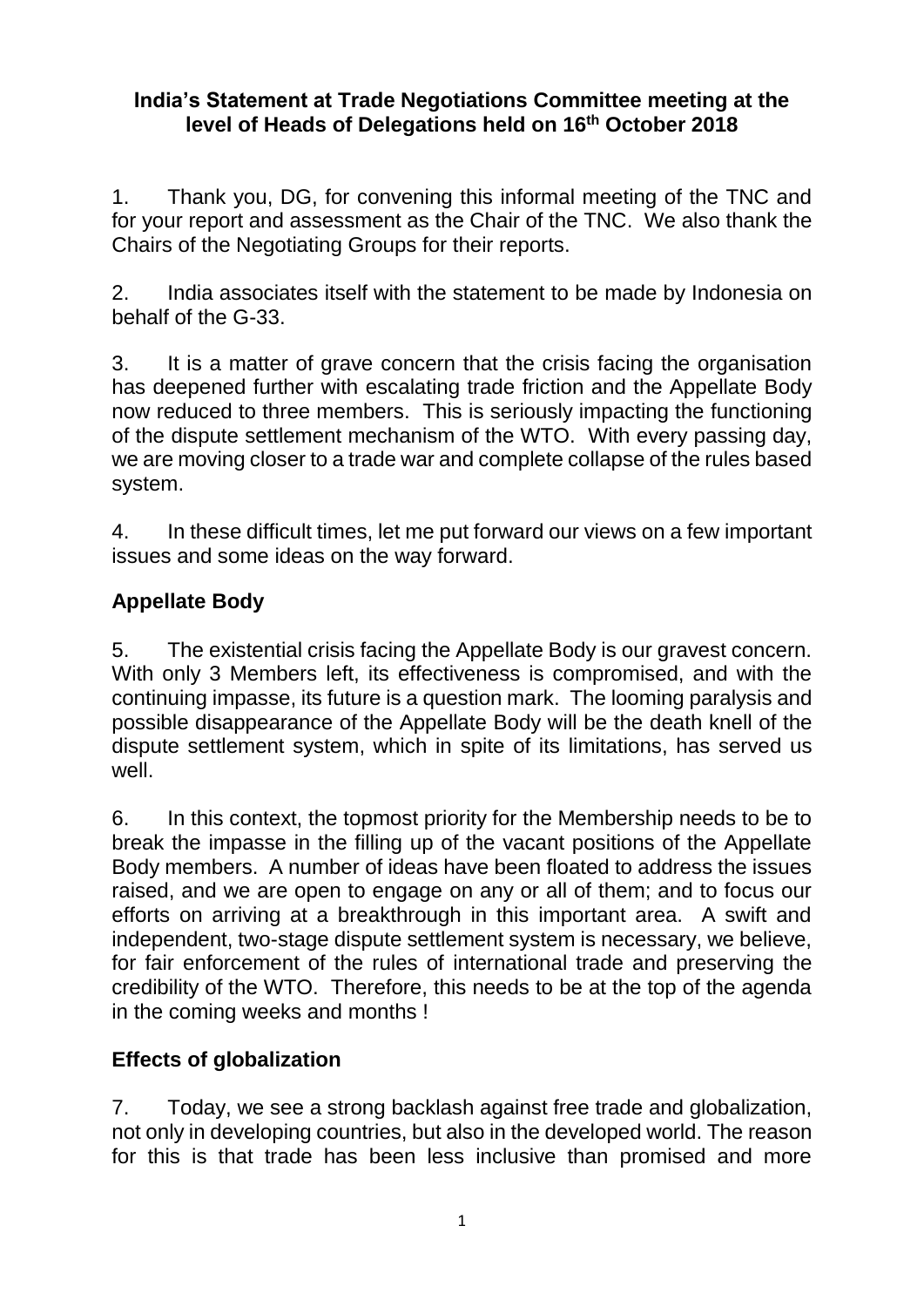disruptive than anticipated. Clearly, free trade has not led to inclusive development. The total exports of LDCs are still only about 1% of total exports; only 5% of the population in the developing world can buy products on e-commerce platforms due to the digital divide, manifested in limited broadband connectivity as well as low digital literacy. In India, a fledgling but vibrant electronics industry has been almost completely wiped out after joining the ITA-I in 1997, while in the last 8 years, our exports of goods as a proportion of GDP in percentage terms have reduced by a third ! In the US as well, we hear of the grave crisis that the steel industry is facing, requiring resort to unilateral measures ! Such consequences, and the policy responses which they invite, have the potential of derailing the growth in trade, and its consequential benefits like the jobs it creates !!

### **Reforms**

8. In this scenario, it is not surprising that reform is the flavour of the season and a number of ideas on reforms are being presented informally. We thank the proponents for their efforts and would like to engage with all of them. However, we would like to caution, that without a system of enforcement of existing rules, the appetite for making new rules or for reforms would be poor.

9. Some of the ideas on reforms being floated, in their breadth, novelty and potential impact are akin almost, to launching a new Round, even when we still need to address some of the Doha issues, build on the work done and harvest some outcomes. We have been proponents of reforms of the Uruguay Round agreements like the Agreement on Agriculture and believe, that though reforms may be necessary, and even help enhance the effectiveness of the organization, the need at this time, is to follow approaches that build and enhance trust among Members, and provide a healing touch, rather than those that:

- may increase divergences or are divisive or
- freeze the inequities against the developing countries and LDC interests or
- perpetuate the monopoly of platforms and thwart competition or
- go against the development focus which is part of the basic structure of the organization or
- seek to dump principles of non-discrimination and consensus which have made the WTO inclusive or
- those that do not address the asymmetry of existing agreements or
- those that would compromise the ability of developing countries and LDCs to fight hunger and poverty which are still huge challenges for them.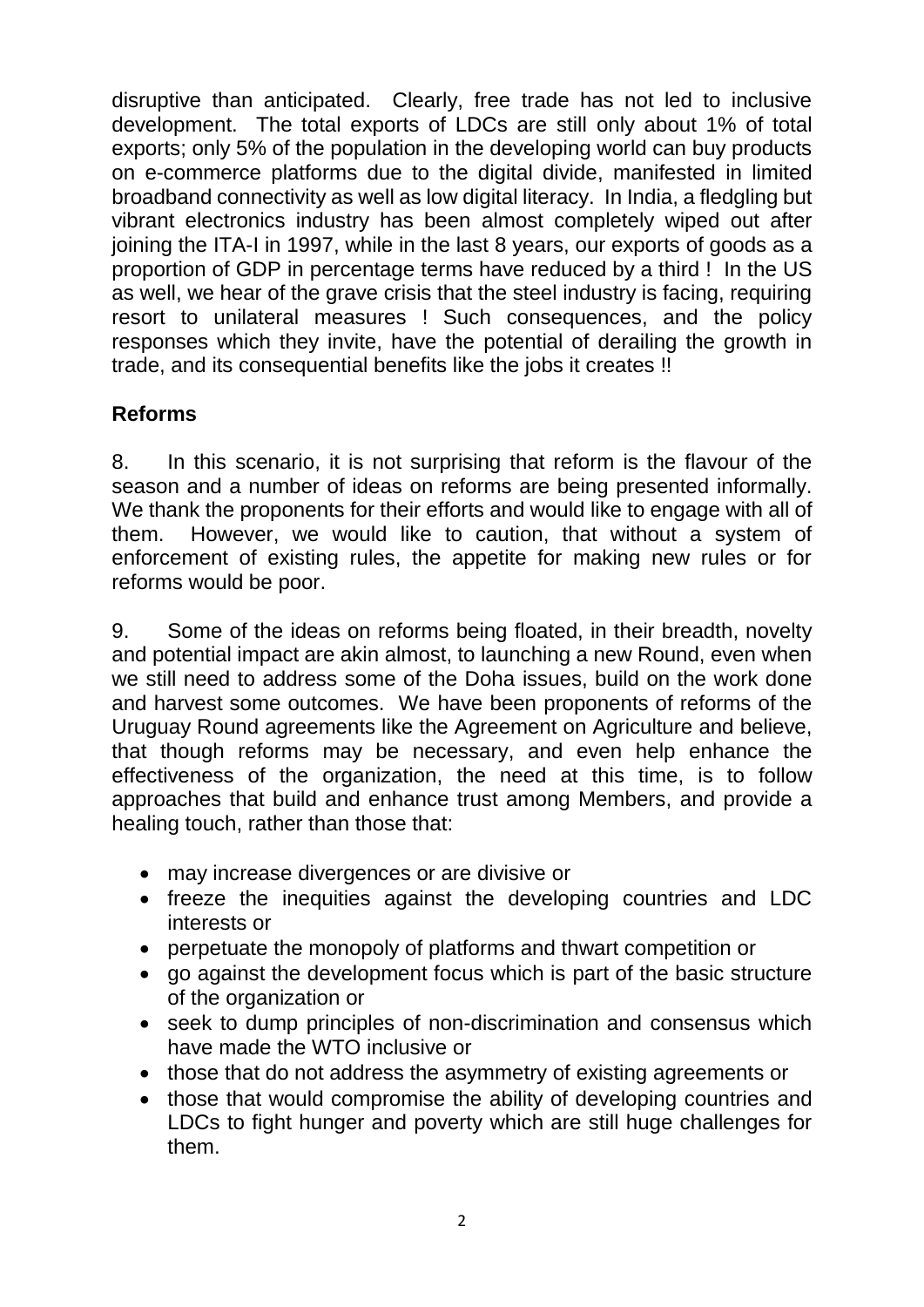### **Role of Secretariat**

10. India is deeply concerned at the WTO Secretariat becoming a party to the recent report by international organisations on WTO reforms. No doubt the issue of institutional reform of the WTO is important for some members. But this issue is best resolved by the Membership without the Secretariat offering its suggestions. If at some stage the Membership collectively and with consensus seeks the wisdom of the Secretariat on this issue, as well as any other issue, then we would certainly welcome the views of the Secretariat. In absence of any explicit request from the Membership by consensus, we expect the Secretariat to act with restraint in this matter so that the Member-driven character of the WTO is preserved.

11. We are also ready to work with Members to enhance transparency and effectiveness of the WTO. We have, in this context, brought up-to-date our subsidies notifications in the areas under negotiations, - both agriculture and fisheries.

## **Negotiating Function**

12. As far as the negotiating agenda is concerned, our priority for a package including agriculture and fisheries subsidies is well known and has been repeatedly articulated. We consider these important areas of work. The mandate to agree and adopt a permanent solution for public stockholding for food security for all developing countries and LDCs needs to be implemented with urgency. I would like to state that attempts to seek justification for the need of a permanent solution for Public Stockholding on Food Security at this stage amounts to reneging on the decision of Ministers. Further, we believe that the subsistence agriculture subsidies of developing countries cannot be treated on par with the huge trade distorting AMS available to developed countries. The per capita subsidy of US\$ 200 per year given by India to its farmers, cannot generate exports or distort trade. Similarly, the problem of unsustainable fishing has arisen due to over exploitation of oceans and huge subsidies to industrial fishing in a few countries. It certainly cannot be attributed to the less than the US\$ 1 per week given to 2 million subsistence fishermen in India. This support, however, is critical for their livelihood and, if withdrawn, will lead them to destitution. Thus, disciplines in this area need to preserve and protect schemes targeted at such marginalized groups and leave space for the development of their capacity to improve their lot.